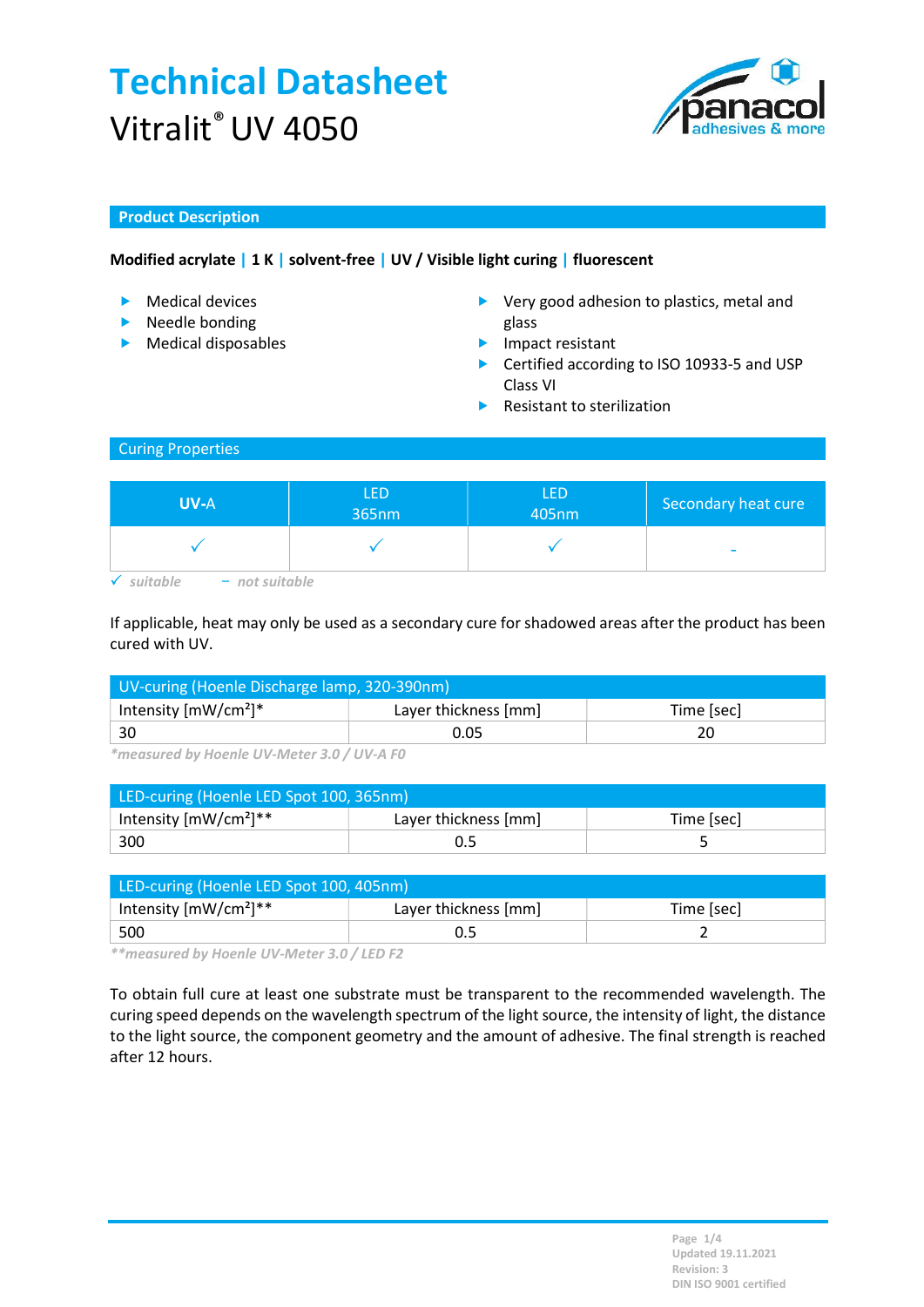# Technical Datasheet Vitralit® UV 4050



| <b>Technical Data</b>                                  |                              |
|--------------------------------------------------------|------------------------------|
|                                                        |                              |
| Resin                                                  | Acrylate                     |
| Appearance                                             | Transparent, slightly yellow |
| Fluorescence                                           | blue                         |
| <b>Uncured Material</b>                                |                              |
| Viscosity [mPas] (Brookfield LVT, 25 °C, Sp. 2/30 rpm) |                              |
| PE-Norm 001                                            | $140 - 500$                  |
| Density $[g/cm^3]$                                     |                              |
| PE-Norm 004                                            | $1.0 - 1.1$                  |
| Flash point [°C]                                       |                              |
| PE-Norm 050                                            | >100                         |
| Refractive index [nD20]                                | $1.480 - 1.482$              |
| PE-Norm 018                                            |                              |
| <b>Cured Material</b>                                  |                              |
| Hardness shore D                                       | $60 - 70$                    |
| PE-Norm 006                                            |                              |
| Temperature resistance [°C]                            | $-40 - 135$                  |
| PE-Norm 059                                            |                              |
| Shrinkage [%]                                          | $<$ 3                        |
| PE-Norm 031                                            |                              |
| Water absorption [%]                                   | $<$ 7                        |
| PE-Norm 016                                            |                              |
| Glass transition temperature - DSC [°C]                |                              |
| PE-Norm 009                                            | $35 - 45$                    |
| Coefficient of thermal expansion [ppm/K] below Tg      | $40 - 80$                    |
| PE-Norm 017                                            |                              |
| Coefficient of thermal expansion [ppm/K] above Tg      | $340$                        |
| PE-Norm 017                                            |                              |
| Young's modulus - DMA [MPa]                            |                              |
| 60mW/cm <sup>2</sup> , 30sec, Fe spectrum              | $20 - 50$                    |
| PE-Norm 022                                            |                              |
| Young's modulus - Tensile test [MPa]                   |                              |
| 60mW/cm <sup>2</sup> , 30sec, Fe spectrum              | >252                         |
| PE-Norm 056                                            |                              |
| Tensile strength [MPa]                                 |                              |
| 60mW/cm <sup>2</sup> , 30sec, Fe spectrum              | $12 - 15$                    |
| PE-Norm 014                                            |                              |
| Elongation at break [%]                                |                              |
| 60mW/cm <sup>2</sup> , 30sec, Fe spectrum              | $25 - 50$                    |
| PE-Norm 014                                            |                              |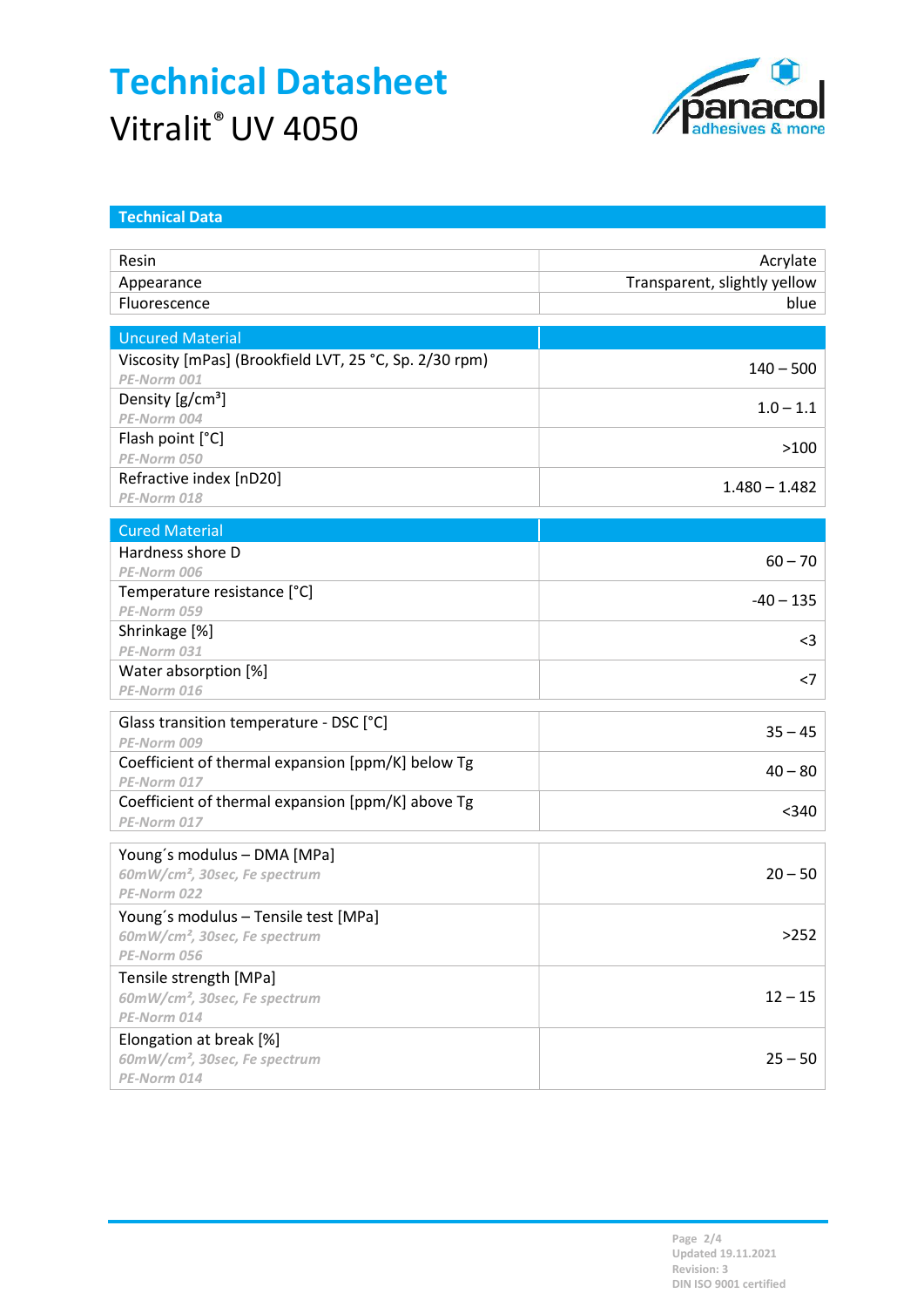# Technical Datasheet Vitralit<sup>®</sup> UV 4050



## Transport/Storage/Shelf Life

| Package type      | <b>Transport</b>    | <b>Storage</b>      | Shelf life*                     |
|-------------------|---------------------|---------------------|---------------------------------|
| Syringe/Cartridge | At room temperature | At room temperature | At delivery                     |
| Other packages    | max. $25^{\circ}$ C | max. $25^{\circ}$ C | min. 6 months<br>max. 12 months |

\*Store in original, unopened containers!

#### Instructions for use

#### Surface preparation

The surfaces to be bonded should be free of dust, oil, grease, mold release, or other contaminants in order to obtain an optimal and reproducible bond. For cleaning we recommend the cleaner IP® from Panacol, or a solution of Isopropyl Alcohol at 90% or higher concentration. Substrates with low surface energy (e.g. polyethylene, polypropylene) must be pretreated in order to achieve sufficient adhesion.

## Application

Our products are supplied ready to use. Depending on the packaging, our adhesives may be dispensed by hand directly from the package, or they can be applied using dispensing systems and automation that is compatible with light-curable adhesive chemistry. Vitralit® adhesives can begin to cure slowly in daylight and with longer term exposure under indoor lighting. We therefore recommend that adhesive exposure to ambient light must be kept to a minimum. Fluid lines and dispense tips must be 100% light blocking. For assistance with dispensing options, please contact our Application Engineering department. Adhesive and substrate should not be cold for proper bonding. They must be allowed to warm to room temperature prior to processing. After dispensing the adhesive, bonding of the parts should be done promptly. It is recommended that curing stations be equipped with air exhaust systems to evacuate vapors and heat generated during the curing process. After curing, the adhesive must be allowed to cool to ambient temperature before testing the product's performance. For safety information refer to our Material Safety Data Sheet (MSDS).

## Storage

This is light sensitive material. Containers must remain covered when not in use. Minimize exposure of uncured material to daylight, artificial light, and UV light during storage and handling. Store uncured product in its original, closed container in a dry location. Any material removed from the original container must not be returned to the container as it could be contaminated. Panacol cannot assume responsibility for products that were improperly stored, contaminated, or repackaged into other containers.

## Handling and Clean-up

For safe handling information, consult this product's Material Safety Data Sheet (MSDS) prior to use. Uncured material may be wiped away from surfaces with organic solvents. Do not use solvents to remove material from eyes or skin!